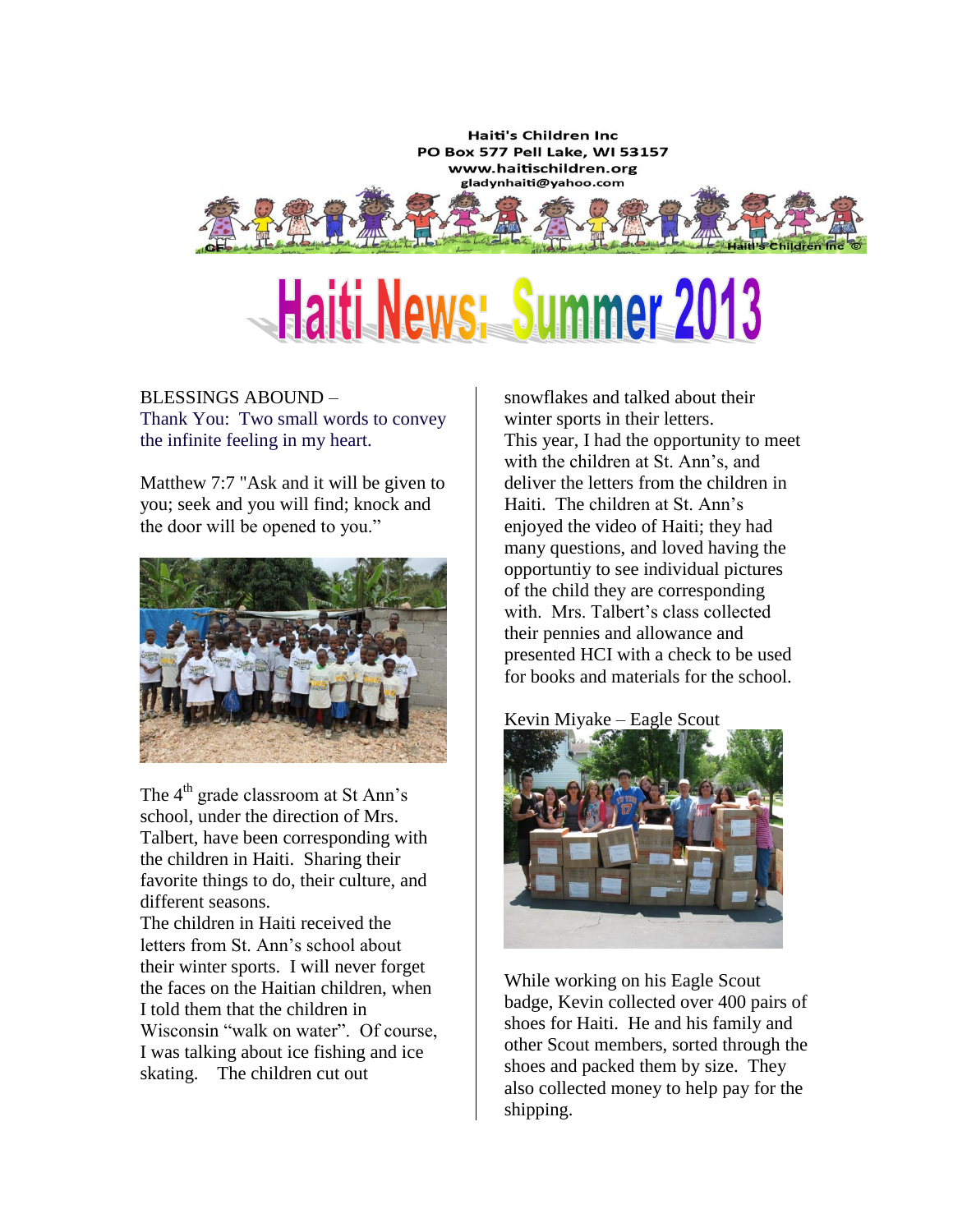

A family came to my gate one day in Haiti, looking for food and clothing. They had lost everything after Hurricane Sandy hit us in the South of Haiti last October. The little girl pulled on my skirt and said "Ms. Gladys, do you have a poupe?" (Creole for doll). I felt so bad. I had jump ropes, balls and hot wheels, but no dolls. God answers prayers. Look at the beautifully handmade dolls made by a Eve Walker of Lake Geneva (Chapel on the Hill), for the children in Haiti



Many churches and friends got together this summer and collected items for us to ship to Haiti:



We collected  $(4)$  sewing machines. Material, patterns, and sewing notions for our Sewing School; clothing; school supplies; blankets; toiletries; wash cloths; toys; canopy; portable puppet stage; sound system; printer; sun dresses. The list goes on and on. God is good!

Every time I left home – I was blessed not only with a car load of blessings, but a car to haul all those blessings, was an awesome gift

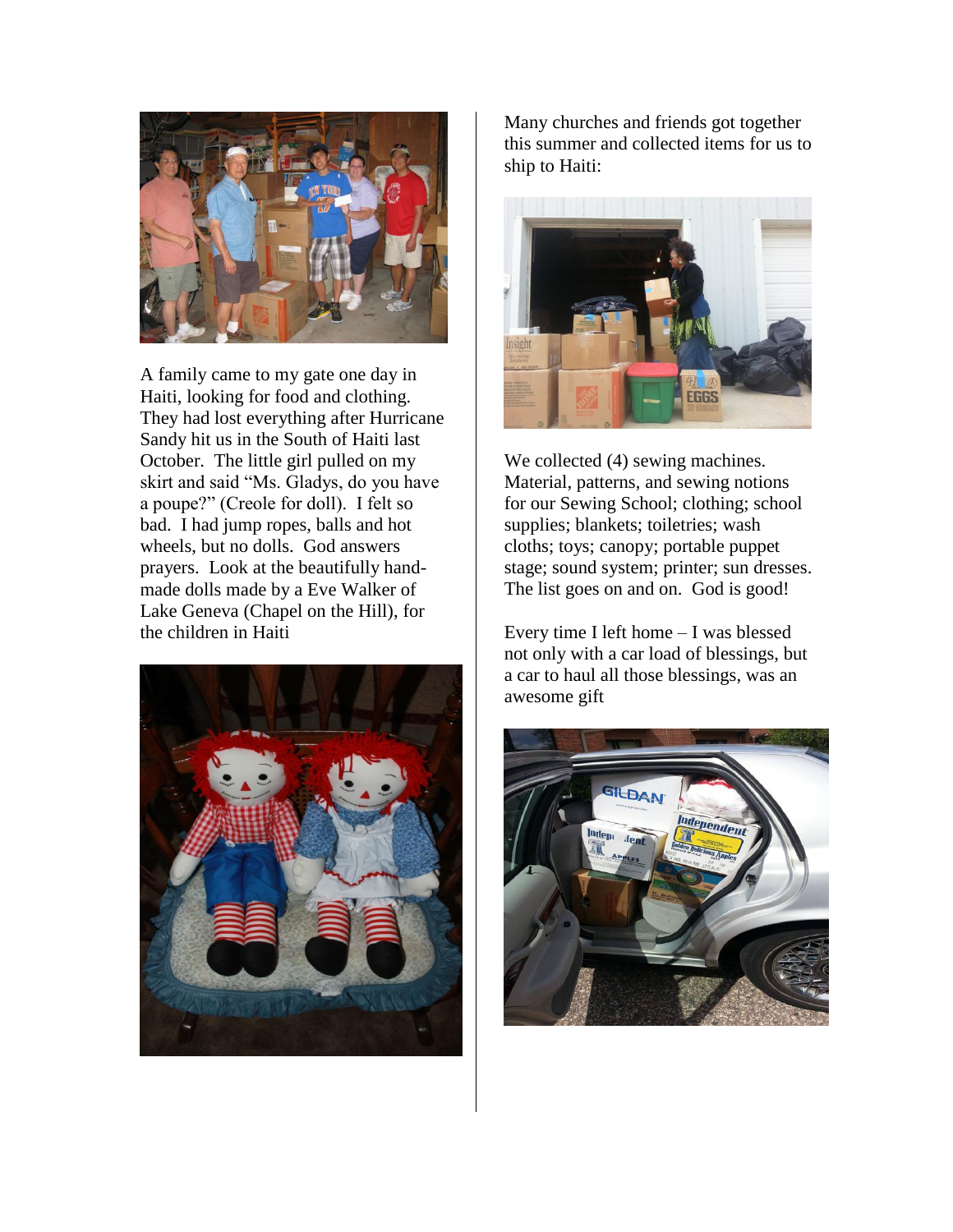

Thank you Arnie.

I got to visit with old friends and make some new friends: The ladies at St. John's (Weyauwega) and I spent the day making "no sew" sundresses. We made 200 dresses in one day!!!





I enjoyed visiting with the churches that have supported Haiti's Children on a continual basis.

We held our Annual fund raising event for Haiti, at the beautiful Parish Hall at Chapel on the Hill. This year was a Hoedown.





We enjoyed music by J.P. Olson and entertained by the Limbers Timbers dance studio. They had the audience up and dancing. All that attended had a great time.

My friends at JRS Dist., continue to make wash cloths and collect schools supplies and items needed in Haiti.

Just before returning to Haiti, I went with my home church – Trinity, Pell Lake to FMSC (Feed My Starving Children) distribution center in Libertyville, IL. There were 60 people from the church that came out to help pack food.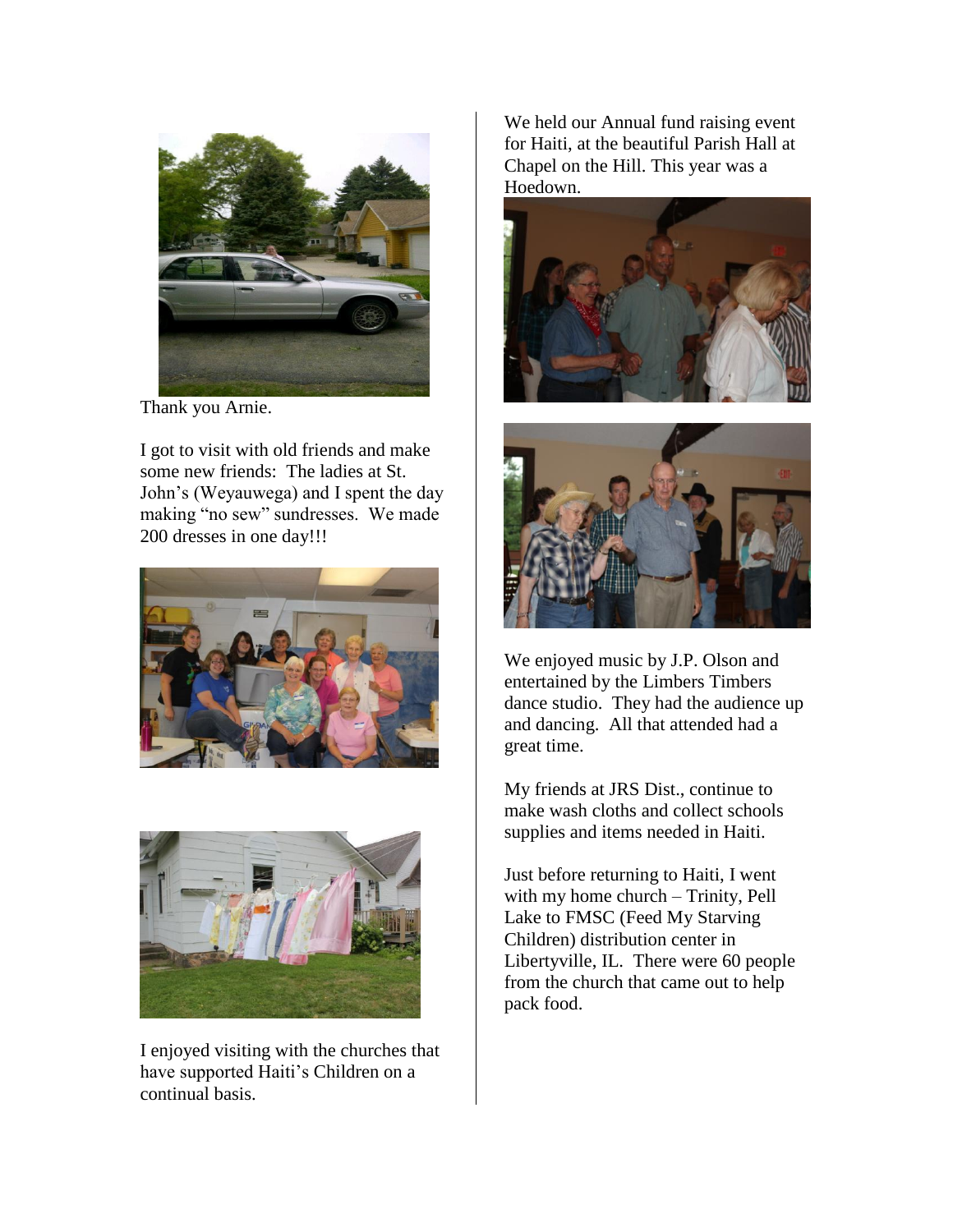



I truly encourage you to get a group together to go pack food at one of FMSC's distribution centers. This helps us to receive a container of food each year in Haiti, and helps FMSC get food out to many areas. FMSC counts on volunteers and donations to provide this food to us at no cost.

I am grateful to my friends and family who support HCI and me. I often reflect on the fact that I am only here in Haiti, because so many others are behind me supporting me. I can't be here, if people like you didn't support me month in and month out. Many of you have financially supported me for years. There are no words to adequately say…THANK YOU

Every few months I send out updates with stories, pictures, reports and reflections related to my life and ministry from the field. I do this, to remind you, that I am here as an extension of your arms. I hope that these reflections will be a reminder of what God is doing through you, in another land.

Blessings to you all.

### **HCI's sponsorship program**:

We long to see the next generation prosper and excel to become leaders in their nations. God has put education on our hearts as a huge key to transforming individual lives and nations. Please consider making a difference in the life of a child. There are so many children in need here in Haiti – not only to receive an education, but to know that they are loved, they matter, and they are a Child of the King. \$300 a year (that's 82 cents a day) will sponsor a child



Education is so important for the future of these children and the future of Haiti. Many of the children who come to our schools are the poorest of the poor with no other option for education. Through your sponsorship, you are supporting a child's education, which is truly lifechanging!

You can go to our website [www.haitischildren.org](http://www.haitischildren.org/) and choose a child or you can contact me personally [gladynhaiti@yahoo.com](mailto:gladynhaiti@yahoo.com) to donate to our children's fund so we can help the